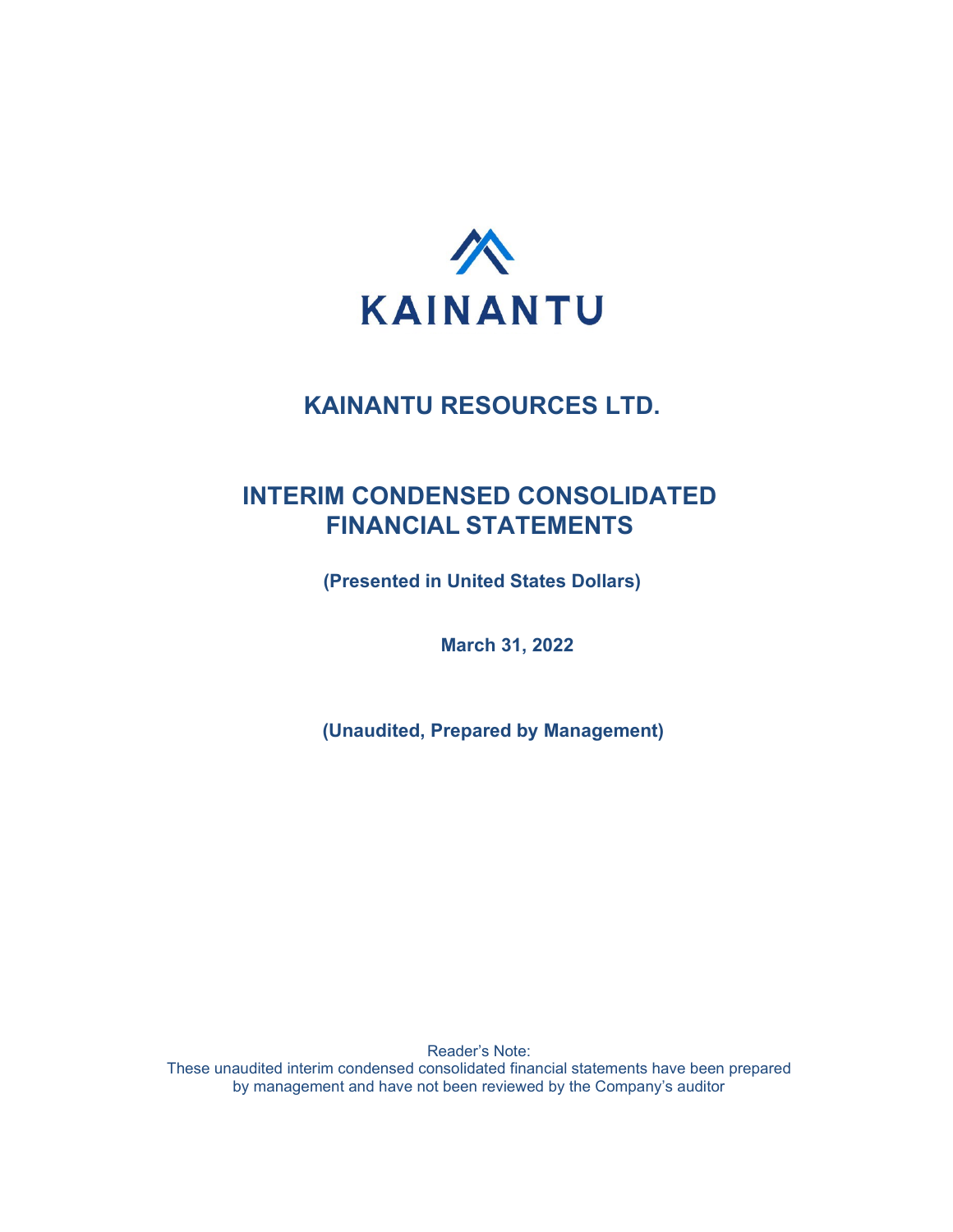### Consolidated Statements of Financial Position

*(Presented in thousands of United States Dollars)*

| As at                                                              | <b>Note</b>    |    | March 31,<br>2022 |    | December 31,<br>2021 |  |
|--------------------------------------------------------------------|----------------|----|-------------------|----|----------------------|--|
| <b>ASSETS</b>                                                      |                |    |                   |    |                      |  |
| <b>Current</b>                                                     |                |    |                   |    |                      |  |
| Cash and cash equivalents                                          |                | \$ | 1,415             | \$ | 649                  |  |
| Receivables                                                        | 4              |    | 268               |    | 204                  |  |
| Prepaid expenses                                                   |                |    | 179               |    | 18                   |  |
| <b>Total Current Assets</b>                                        |                |    | 1,862             |    | 871                  |  |
| <b>Non-Current</b>                                                 |                |    |                   |    |                      |  |
| Property and equipment                                             | 5              |    | 392               |    | 394                  |  |
| Exploration and evaluation assets                                  | 6              |    | 4,881             |    | 4,166                |  |
| Investments                                                        |                |    | 77                |    | 77                   |  |
| <b>Total Non-Current Assets</b>                                    |                |    | 5,350             |    | 4,637                |  |
|                                                                    |                |    |                   |    |                      |  |
| <b>Total Assets</b>                                                |                | \$ | 7,212             | \$ | 5,508                |  |
| <b>LIABILITIES AND SHAREHOLDERS' EQUITY</b>                        |                |    |                   |    |                      |  |
| <b>Current</b>                                                     |                |    |                   |    |                      |  |
| Accounts payable and accrued liabilities                           |                | \$ | 517               | \$ | 451                  |  |
| <b>Total Current Liabilities</b>                                   |                |    | 517               |    | 451                  |  |
| <b>Shareholders' Equity</b>                                        |                |    |                   |    |                      |  |
| Share capital                                                      | 7              |    | 7,987             |    | 5,975                |  |
| Share subscription received in advance                             | 7              |    |                   |    | 169                  |  |
| Reserves                                                           | $\overline{7}$ |    | 897               |    | 840                  |  |
| Accumulated other comprehensive income                             |                |    | 82                |    | 81                   |  |
| Deficit                                                            |                |    | (2,271)           |    | (2,008)              |  |
| <b>Total Shareholders' Equity</b>                                  |                |    | 6,695             |    | 5,057                |  |
|                                                                    |                |    |                   |    |                      |  |
| <b>Total Liabilities and Shareholders' Equity</b>                  |                | \$ | 7,212             | \$ | 5,508                |  |
|                                                                    | $\mathbf{1}$   |    |                   |    |                      |  |
| Nature of business                                                 | 3 c.           |    |                   |    |                      |  |
| Continuance of operations                                          |                |    |                   |    |                      |  |
| Subsequent events                                                  | 9              |    |                   |    |                      |  |
| Approved and authorized by the board of directors on May 27, 2022: |                |    |                   |    |                      |  |

| "Matthew Salthouse" |          | "Marcus Engelbrecht" |          |
|---------------------|----------|----------------------|----------|
| Matthew Salthouse   | Director | Marcus Engelbrecht   | Director |

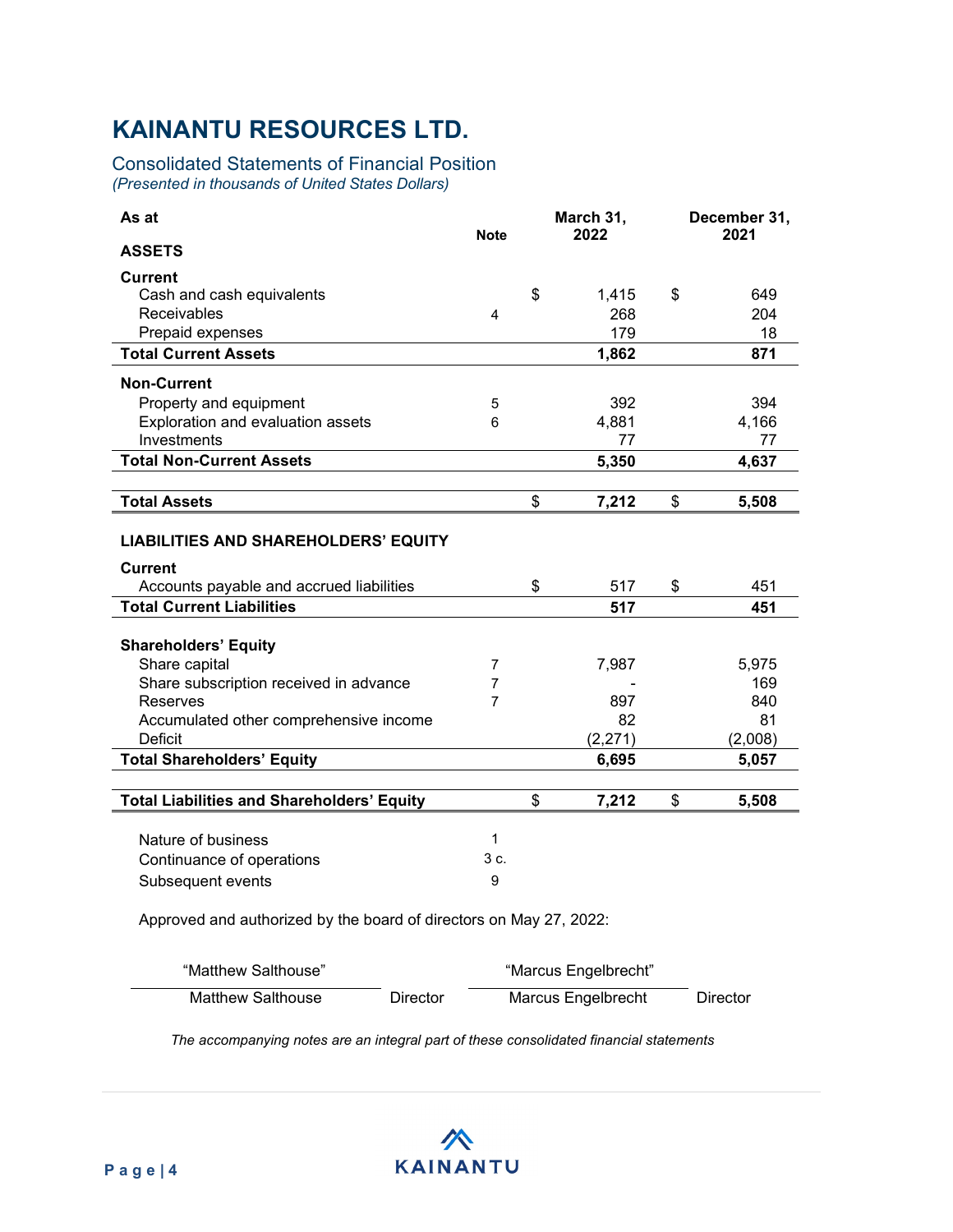Consolidated Statements of Loss and Comprehensive Loss

*(Presented in thousands of United States Dollars, except for per share amounts; actual share numbers presented)*

| <b>For the Period</b>                                           | <b>Note</b> | 3 Months<br>ended<br>March, 31<br>2022 |    | 3 Months<br>ended<br>February 28,<br>2021 |
|-----------------------------------------------------------------|-------------|----------------------------------------|----|-------------------------------------------|
| <b>EXPENSES</b>                                                 |             |                                        |    |                                           |
| Accounting and legal                                            |             | \$<br>3                                | \$ | 22                                        |
| Corporate and administrative                                    |             | 54                                     |    | 51                                        |
| Board and management                                            |             | 89                                     |    | 76                                        |
| Marketing and investor relations                                |             | 113                                    |    | 71                                        |
| Share based payments                                            |             | 4                                      |    | 230                                       |
| <b>Total Expenses</b>                                           |             | (263)                                  |    | (450)                                     |
|                                                                 |             |                                        |    |                                           |
| <b>Other Items</b>                                              |             | \$                                     | \$ |                                           |
| Foreign exchange (gain) loss                                    |             |                                        |    |                                           |
| Listing expense                                                 | 2           |                                        |    | 336                                       |
| <b>Loss for the Quarter</b>                                     |             | (263)                                  |    | (787)                                     |
|                                                                 |             |                                        |    |                                           |
| Foreign exchange translation                                    |             | 1                                      |    | 35                                        |
| <b>Comprehensive Loss for the Quarter</b>                       |             | \$<br>(262)                            | \$ | (752)                                     |
|                                                                 |             |                                        |    |                                           |
| Basic net loss per common share                                 |             | \$<br>(0.01)                           | \$ | (0.02)                                    |
| Weighted average number of common<br>shares outstanding - basic |             | 58,972,710                             |    | 44,251,196                                |

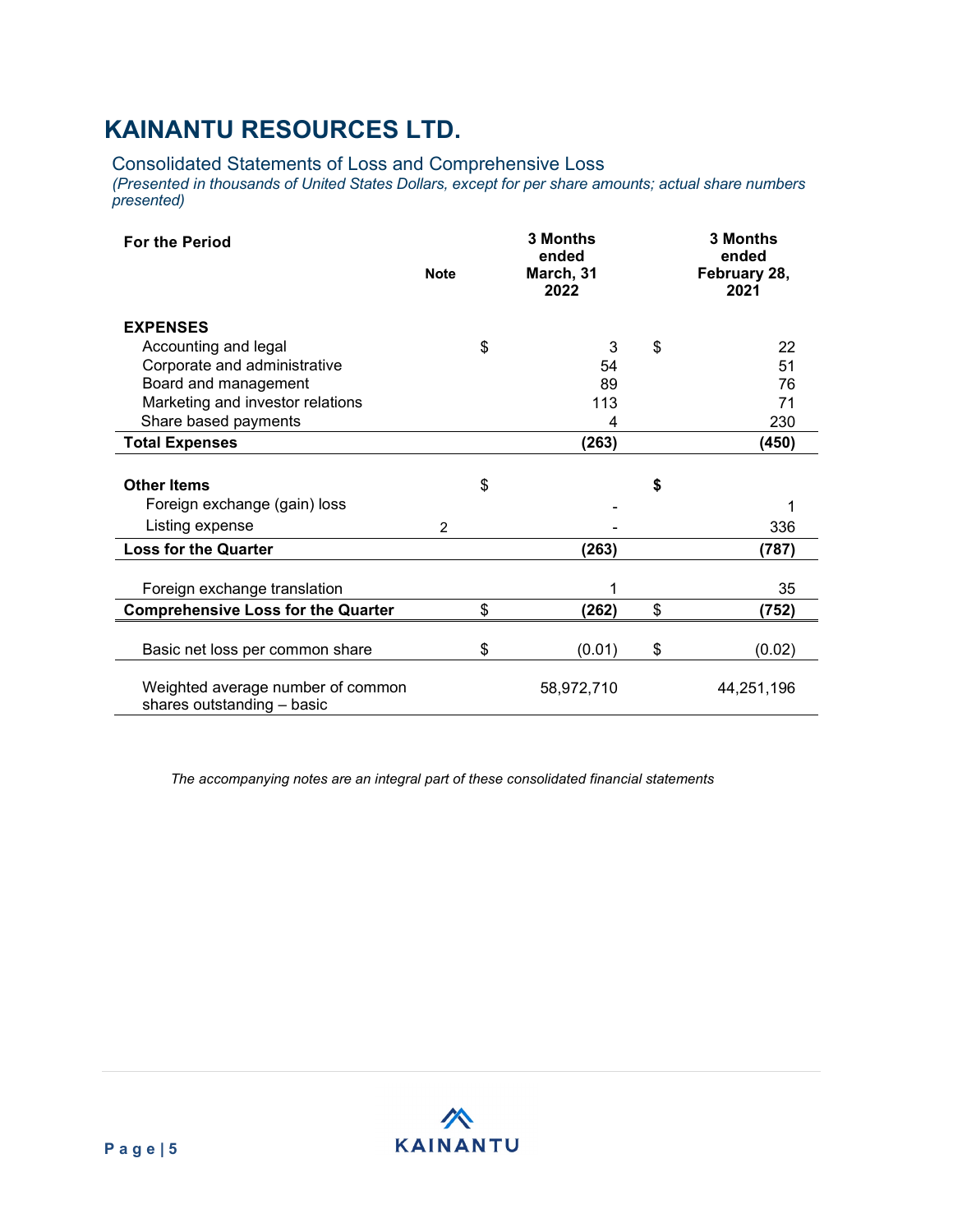Consolidated Statements of Cash Flows *(Presented in thousands of United States Dollars)*

| For the period                                | 3 months<br>ended<br><b>Note</b><br>March 31, |       | <b>3 Months</b><br>ended<br>February 28, |
|-----------------------------------------------|-----------------------------------------------|-------|------------------------------------------|
|                                               |                                               | 2022  | 2021                                     |
| <b>OPERATING ACTIVITIES</b>                   |                                               |       |                                          |
| Loss for the period                           | \$                                            | (263) | \$<br>(787)                              |
| Items not affecting cash                      |                                               |       |                                          |
| Foreign exchange                              |                                               |       |                                          |
| Listing expense                               |                                               |       | 336                                      |
| Share-based payments                          |                                               | 4     | 230                                      |
| Changes in non-cash operating working capital |                                               |       |                                          |
| Receivables                                   |                                               | (10)  | (65)                                     |
| Prepaid expenses                              |                                               | (162) |                                          |
| Accounts payable and accrued liabilities      |                                               | (44)  | 142                                      |
| Due from/to related parties                   |                                               | (52)  | 66                                       |
| <b>Net used in Operating Activities</b>       |                                               | (527) | (77)                                     |
| <b>INVESTING ACTIVITIES</b>                   |                                               |       |                                          |
| Payment for exploration and evaluation assets | \$                                            | (593) | \$<br>(170)                              |
| Payments from plant and equipment             |                                               | (11)  | (2)                                      |
| Cash acquired from reverse acquisition        |                                               |       | 126                                      |
| <b>Cash used in Investing Activities</b>      |                                               | (604) | (46)                                     |
| <b>FINANCING ACTIVITIES</b>                   |                                               |       |                                          |
| Proceeds from private placement financing     | \$                                            | 2,018 | \$<br>3,168                              |
| Share issuance costs                          |                                               | (122) | (246)                                    |
| Proceeds from exercise of share warrants      |                                               |       | 8                                        |
| Proceeds from exercise of share stock options |                                               |       | 10                                       |
| <b>Cash provided by Financing Activities</b>  |                                               | 1,896 | 2,940                                    |
| Effects of exchange rates on cash             |                                               | 1     |                                          |
|                                               |                                               |       |                                          |
| Change in cash                                |                                               | 765   | 2,817                                    |
| Cash, beginning the period                    |                                               | 649   |                                          |
| Cash, end of period                           | \$                                            | 1,415 | \$<br>2,817                              |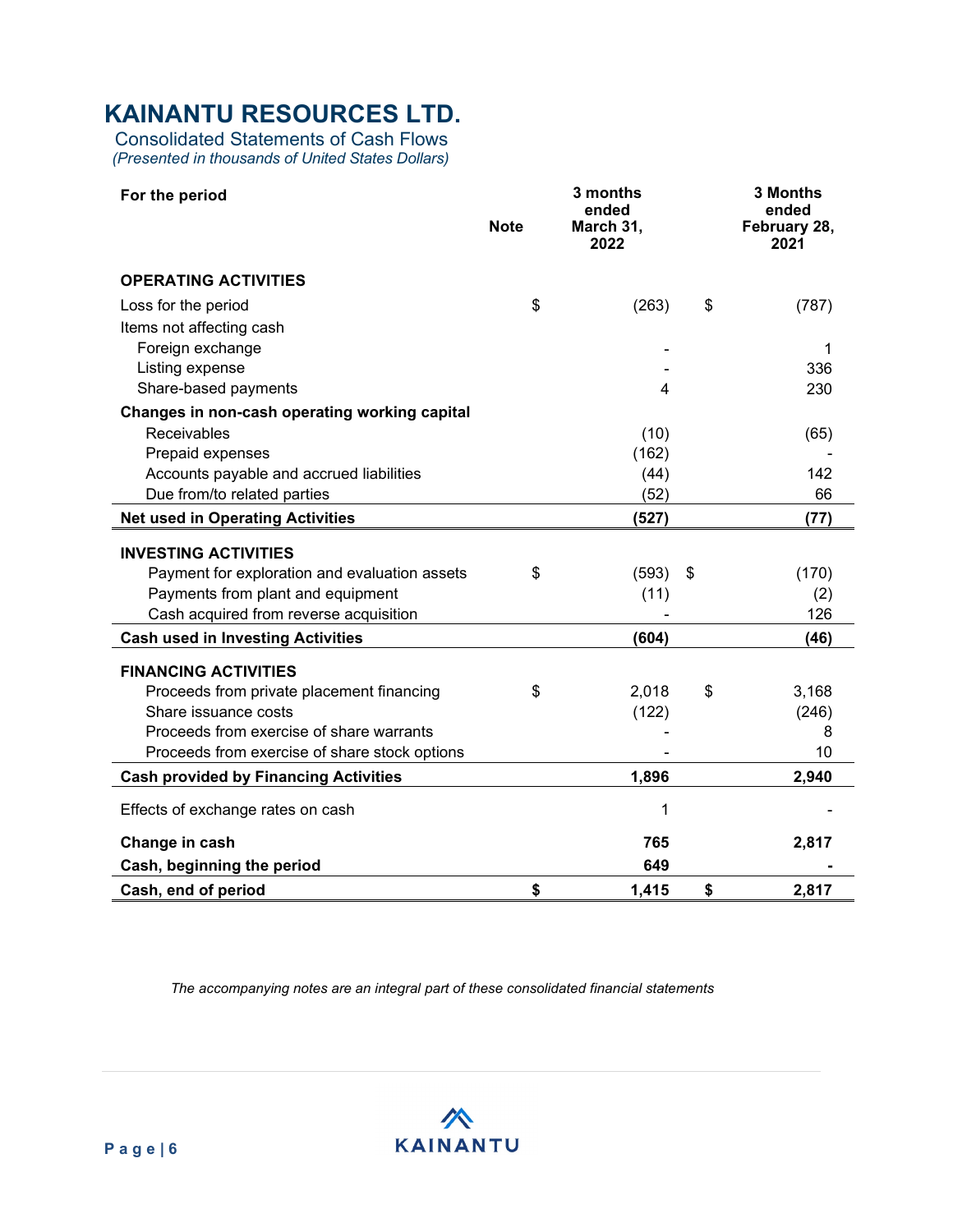Consolidated Statements of Changes in Shareholders' Equity For the 3 months ended March 31, 2022 and 13 month period ended 31 December 31, 2021

*(Presented in thousands of United States Dollars; actual share numbers presented)*

| <b>Share Capital</b>                                                          |                |                            |               |                                                         |                 |                                                              |                |                                                |
|-------------------------------------------------------------------------------|----------------|----------------------------|---------------|---------------------------------------------------------|-----------------|--------------------------------------------------------------|----------------|------------------------------------------------|
|                                                                               | <b>Notes</b>   | <b>Number of</b><br>shares | <b>Amount</b> | <b>Share</b><br>subscriptions<br>received in<br>advance | <b>Reserves</b> | <b>Accumulated Other</b><br>Comprehensive<br>Income / (Loss) | <b>Deficit</b> | <b>Total</b><br>Shareholders'<br><b>Equity</b> |
|                                                                               |                |                            | \$            | \$                                                      | \$              | \$                                                           | \$             | S                                              |
| Balance - November 30, 2020                                                   |                | 4,000,000                  | 2,802         |                                                         |                 | (6)                                                          | (232)          | 2,564                                          |
| Consideration for reverse acquisition                                         | $\overline{2}$ | 20,000,000                 | 325           |                                                         | 103             |                                                              |                | 428                                            |
| Stock options and warrants issued on reverse<br>acquisition                   | $\overline{c}$ |                            |               |                                                         | 49              |                                                              |                | 49                                             |
| <b>Concurrent financing</b>                                                   | 7              | 20,500,000                 | 3,168         |                                                         |                 |                                                              |                | 3,168                                          |
| Finders' fees (shares)                                                        | 7              | 572,400                    |               |                                                         |                 |                                                              |                |                                                |
| Share issuance costs / corporate finance & finders'<br>fees (warrants & cash) | $\overline{7}$ |                            | (360)         |                                                         | 114             |                                                              |                | (246)                                          |
| Exercise of options                                                           |                | 133,333                    | 10            |                                                         |                 |                                                              |                | 10                                             |
| Reversal of Fair Value upon exercise                                          |                |                            | 14            |                                                         | (14)            |                                                              |                |                                                |
| Exercise of brokers warrants                                                  |                | 100,000                    | 8             |                                                         |                 |                                                              |                |                                                |
| Reversal of Fair Value upon exercise                                          |                |                            | 8             |                                                         | (8)             |                                                              |                |                                                |
| Commitment to issue shares pursuant to fundraising                            | 7              |                            |               | 169                                                     |                 |                                                              |                | 169                                            |
| Share base payments                                                           | 7              |                            |               |                                                         | 596             |                                                              |                | 596                                            |
| Loss for the period                                                           |                |                            |               |                                                         |                 |                                                              | (1,776)        | (1,776)                                        |
| Foreign exchange translation                                                  |                |                            |               |                                                         |                 | 87                                                           |                | 87                                             |
| Balance - December 31, 2021                                                   |                | 45,305,733                 | 5,975         | 169                                                     | 840             | 81                                                           | (2,008)        | 5,057                                          |
| Private placement - January 4, 2022                                           |                | 9,268,825                  | 1,312         | (169)                                                   |                 |                                                              |                | 1,143                                          |
| Private placement - January 21, 2022                                          |                | 6,118,667                  | 875           |                                                         |                 |                                                              |                | 875                                            |
| Share issuance costs                                                          |                |                            | (122)         |                                                         |                 |                                                              |                | (122)                                          |
| Finders' fees (warrants)                                                      |                |                            | (53)          |                                                         | 53              |                                                              |                |                                                |
| Share base payments                                                           |                |                            |               |                                                         |                 |                                                              |                |                                                |
| Loss for the period                                                           |                |                            |               |                                                         |                 |                                                              | (263)          | (263)                                          |
| Foreign exchange translation                                                  |                |                            |               |                                                         |                 |                                                              |                |                                                |
| <b>Balance - March 31, 2022</b>                                               |                | 60,693,225                 | 7,987         |                                                         | 897             | 82                                                           | (2, 271)       | 6,695                                          |

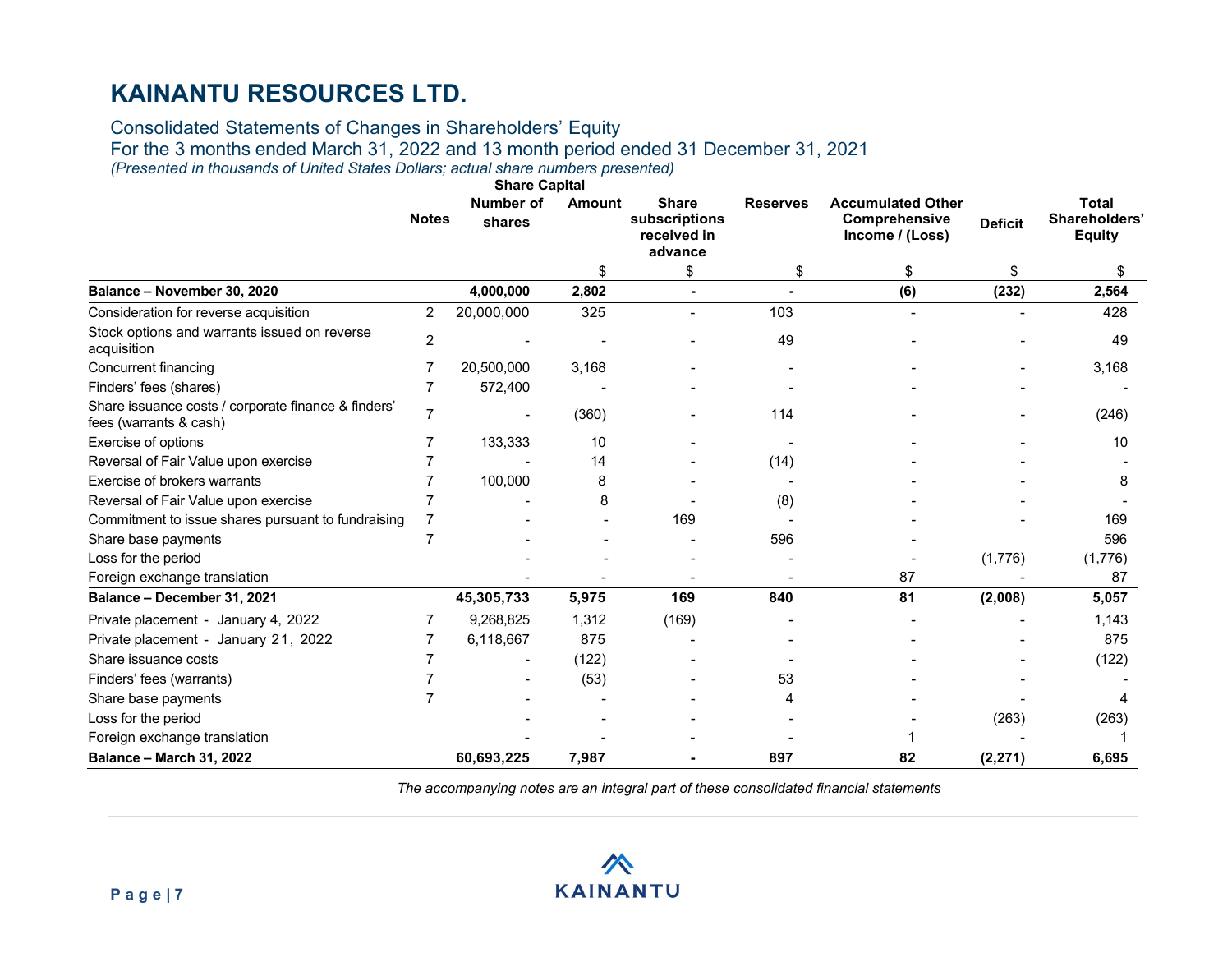Notes to the Interim Condensed Consolidated Financial Statements March 31, 2022 *(Presented in thousands of United States Dollars, except for per share amounts; actual share numbers presented)*

#### **1. NATURE OF BUSINESS**

Kainantu Resources Ltd. ("KRL" or the "Company") was incorporated under the Business Corporations Act (British Columbia) on July 4, 2018 and is listed on the TSX Venture Exchange (the "TSX-V") on the Frankfurt Stock Exchange ("FSE") under the symbol "6JO". The principal office is #17-00 16 Collyer Quay, Singapore 049318.

The Company completed the acquisition of Kainantu Resources Pte. Ltd. ("Kainantu") (the "Transaction") on December 3, 2020. The Transaction resulted in a reverse takeover of the Company by the shareholders of Kainantu.

Kainantu was incorporated in Singapore on August 21, 2019 and incorporated a subsidiary Kainantu Resources Limited, on February 1, 2020 for the purpose of acquiring mineral exploration properties in Papua New Guinea ("PNG"). Following the acquisition of the Kainantu exploration properties and associated assets, Kainantu has focused on mineral exploration in Papua New Guinea.

Pursuant to the Transaction, the Company issued an aggregate of 20,000,000 shares to the founding shareholders of Kainantu ("Kainantu Shares"), in addition the Company will issue 5,000,000 common shares to the founding holders of Kainantu, pro rata in accordance with their holdings of Kainantu Shares, as additional consideration at such time as the Company has established and completed a technical report in compliance with National Instrument 43-101 - Standards of Disclosure for Mineral Projects ("NI 43-101") supporting an inferred resource (as such term is defined in NI 43-101).

The Company issued 20,500,000 common shares and 10,250,000 share purchase warrants of the Company as part of financing in conjunction with the Transaction for total proceeds of Canadian Dollars ("CAD") \$4.1 million.

Together the Company, Kainantu and Kainantu Resources Limited form a wholly owned consolidated group ("the Group"). Since the Transaction resulted in the shareholders of Kainantu obtaining control of the Company, it constituted a reverse acquisition for accounting purposes with Kainantu being identified as the accounting acquirer. The net assets of the Company at the date of the reverse acquisition were deemed to have been acquired by Kainantu.

During the period ended March 31, 2022, the Company completed the private placement outlined in Note 7 issuing 15,387,492 common shares and 15,387,492 share purchase warrants of the Company and received subscription funds totaling CAD \$2.77 million.

#### **2. REVERSE TAKEOVER BY KAINANTU**

As described above the Company and Kainantu completed the Transaction which constituted a reverse acquisition. The shareholders of Kainantu obtained control of the Company and the combined entity, by obtaining control of the voting power of the Company and the resulting power to govern its financial and operating policies.

For accounting purposes, Kainantu has been treated as the accounting parent company (legal subsidiary) and the Company has been treated as the accounting subsidiary (legal parent) in these consolidated financial statements.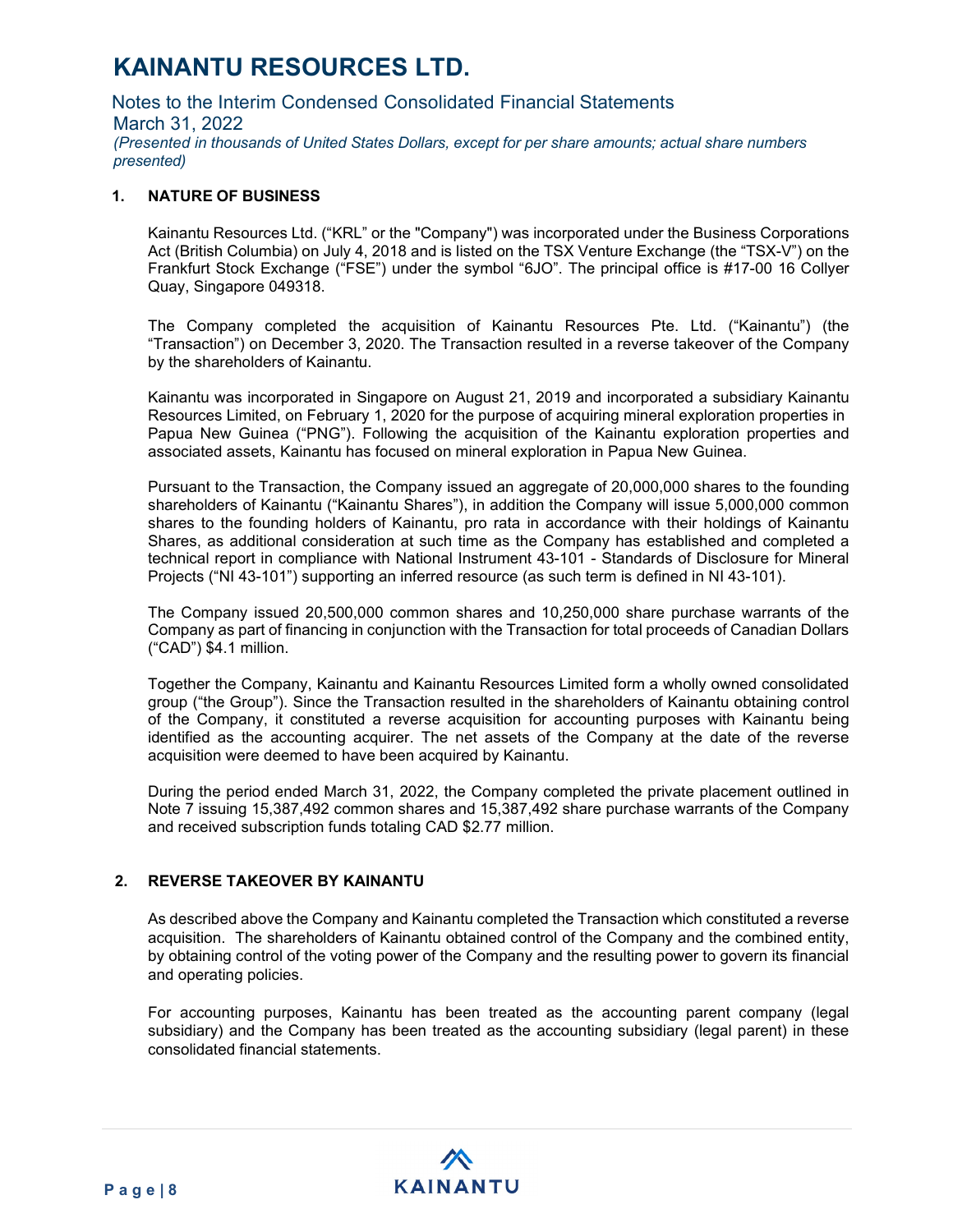Notes to the Interim Condensed Consolidated Financial Statements March 31, 2022 *(Presented in thousands of United States Dollars, except for per share amounts; actual share numbers presented)*

### **2. REVERSE TAKEOVER BY KAINANTU (Continued)**

The Transaction was accounted for as a reverse acquisition in accordance with the guidance provided in IFRS 2, Share‐based Payments and IFRS 3, Business Combinations. As the Company did not qualify as a business according to the definition in IFRS 3, the reverse acquisition did not constitute a business combination, rather it was treated as an issuance of shares by Kainantu for the net assets of the Company and to obtain a listing status.

Accordingly, no goodwill or intangible assets were recorded with respect to the Transaction. As Kainantu was deemed to be the acquirer for accounting purposes, its assets, liabilities and operations since incorporation are included in these consolidated financial statements at their historical carrying value. The Company's results of operations have been included from December 3, 2020.

For the acquisition of the Company by Kainantu, the consideration received is deemed to be the fair value of the net assets of the Company which on December 3, 2020 were as follows:

#### **Purchase Price**

| Shares acquired by Kainantu vendors                   | \$<br>103 |
|-------------------------------------------------------|-----------|
| Fair value of shares retained by Company shareholders | 325       |
| <b>Total Purchase Price</b>                           | 428       |
|                                                       |           |
| <b>Net Assets Acquired</b>                            |           |
| <b>Current Assets</b>                                 |           |
| Cash                                                  | 126       |
| Accounts Receivable                                   |           |
| <b>Current Liabilities</b>                            |           |
| <b>Accounts Payable</b>                               | (35)      |
| <b>Net Identifiable Assets</b>                        | 92        |
|                                                       |           |
| Listing expense                                       | \$<br>336 |

The fair value per share acquired by the Kainantu vendors reflects the cash consideration price of CAD \$0.07 and the shares retained by the shareholders of PLB based on the capital raising price of CAD \$0.20. The cash consideration paid by Kainantu vendors was recorded as capital contributions within reserves.

As a result of the Company not meeting the definition of a business under IFRS 3, a listing expense of \$336 has been recorded. This represents the excess of the purchase price over the fair value of the assets and liabilities acquired and is characterised as a capital raising cost.

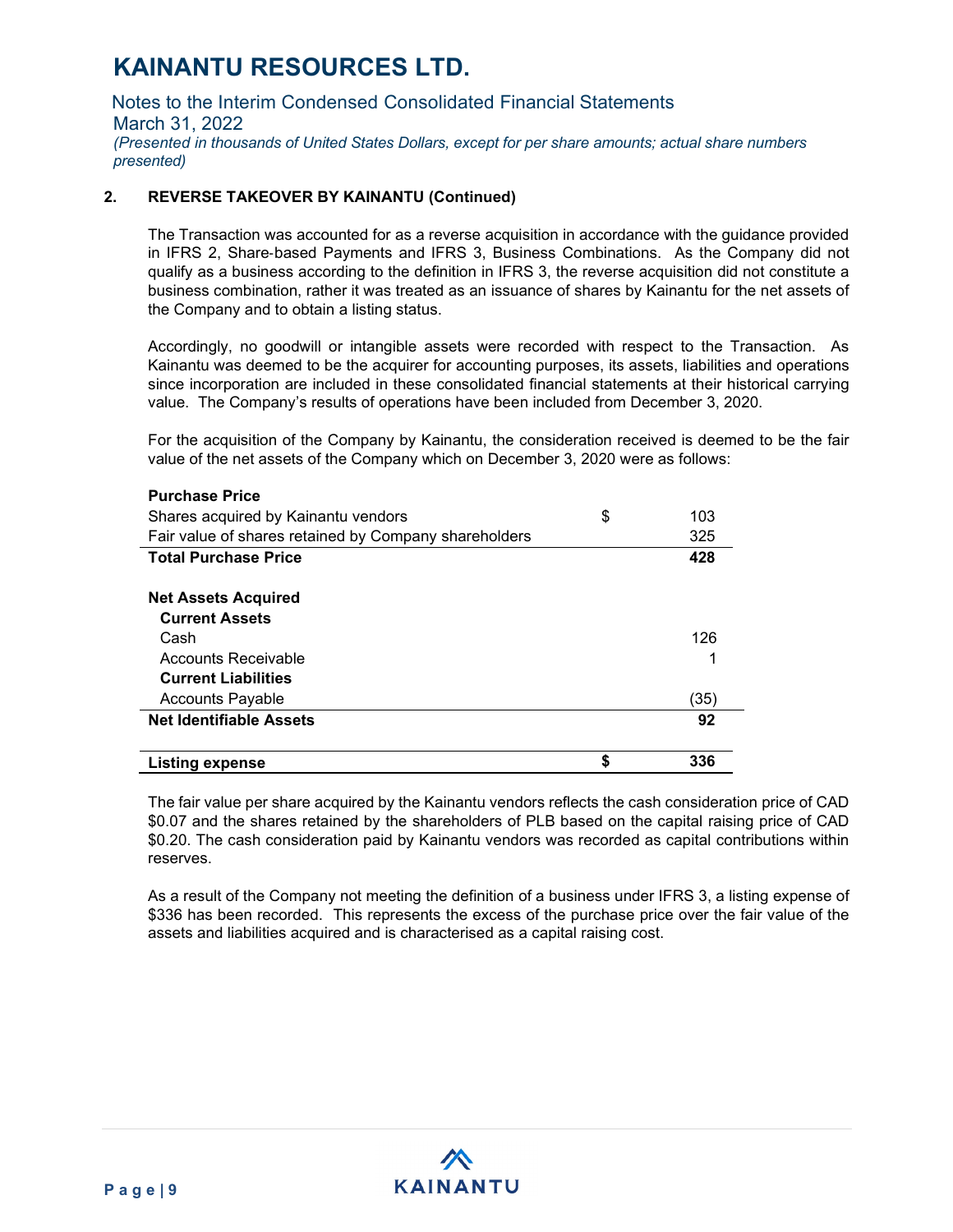Notes to the Interim Condensed Consolidated Financial Statements March 31, 2022 *(Presented in thousands of United States Dollars, except for per share amounts; actual share numbers presented)*

### **3. BASIS OF PREPARATION**

#### **a. Statement of compliance**

These interim consolidated financial statements have been prepared in accordance with International Accounting Standard ("IAS") 34 Interim Financial Reporting and based on principles of International Financial Reporting Standards ("IFRS") as issued by the International Accounting Standards Board and Interpretations of the International Financial Reporting Interpretations Committee ("IFRIC"). These financial statements should be read in conjunction with the annual audited consolidated financial statements for the period ended December 31, 2021, which include all of the significant accounting policies, and have been prepared in accordance with the same methods of application.

These interim consolidated financial statements were approved by the board of directors on May 27, 2022.

#### **b. Basis of measurement**

These consolidated financial statements have been prepared on a historical cost basis, except for certain financial instruments which have been measured at fair value. In addition, these financial statements have been prepared using the accrual basis of accounting, except for cash flow information.

#### **c. Continuance of Operations**

These interim condensed consolidated financial statements are prepared on a going concern basis, which assumes that the Group will be able to meet its obligations and continue its operations for its next fiscal year. Realization values may be substantially different from the carrying values shown and these consolidated financial statements do not include adjustments that would be necessary if the going concern assumption is not appropriate.

The Group's continuing operations and its ability to meet mineral property and other commitments are dependent upon the ability of the Group to continue to raise additional equity or debt financing and to seek joint venture partners. Although the Group has been successful at raising capital in the past, there is no assurance that the Group will be able to raise adequate financing on terms that are acceptable to the Group, if at all. Based on its current plans, budgeted expenditures, and cash requirements, management believes the Group would need to raise additional capital to accomplish its business objectives thereafter.

### **d. Significant Accounting Estimates and Judgments**

The preparation of financial statements in compliance with IFRS requires management to make certain critical accounting estimates and exercise judgement in applying the Group's policies. The estimates and associated assumptions are based on historical experience and various other factors that are believed to be reasonable under the circumstances, the results of which form the basis of making the judgments about carrying values of assets and liabilities that are not readily apparent from other sources. Actual results may differ from these estimates.

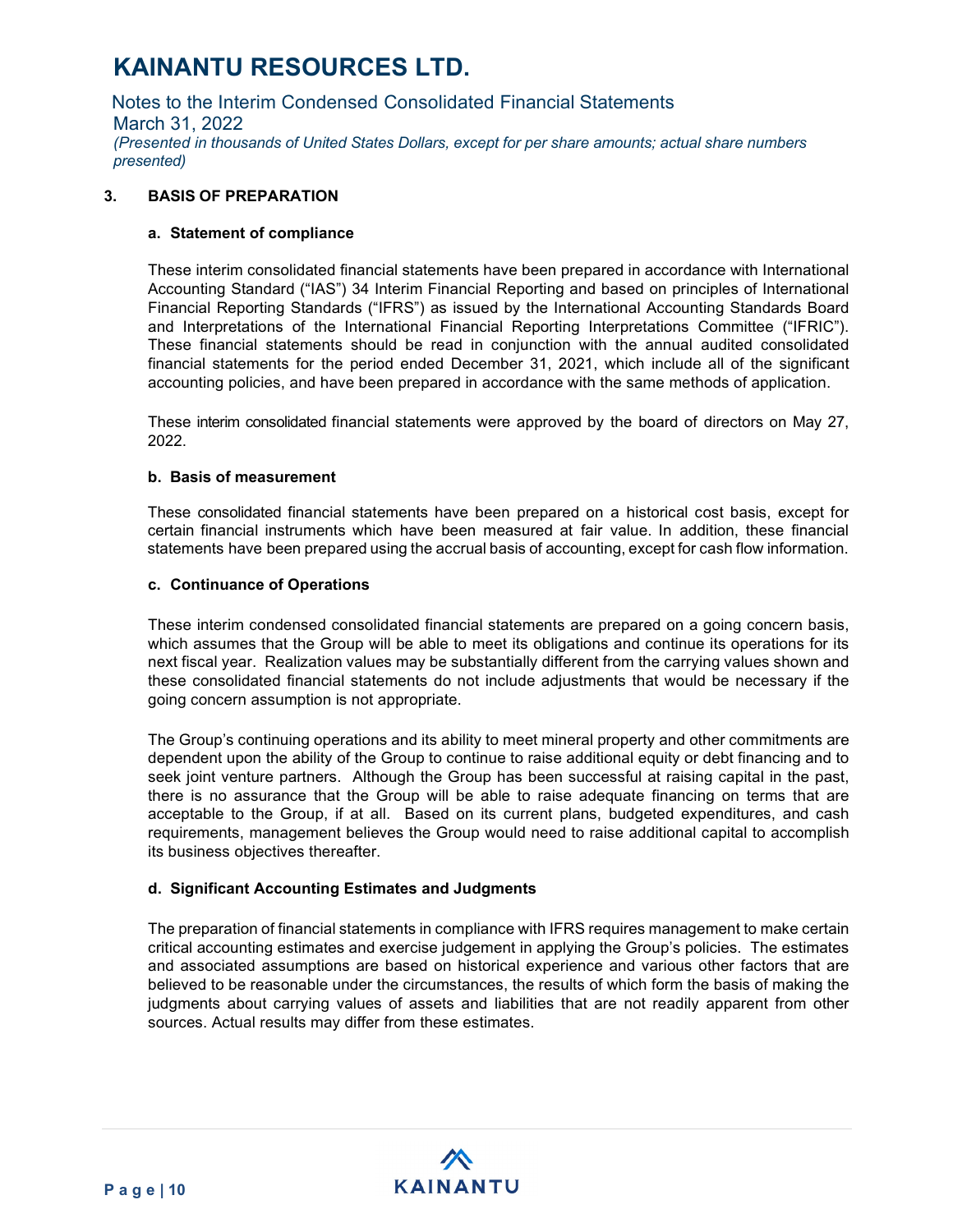Notes to the Interim Condensed Consolidated Financial Statements March 31, 2022 *(Presented in thousands of United States Dollars, except for per share amounts; actual share numbers presented)*

### **3. BASIS OF PREPARATION (Continued)**

#### **e. Change in fiscal year-end**

During the thirteen-month period ended December 31, 2021, the Company changed its fiscal year end to December 31 from November 30. The change in year end resulted in the Company filing a one-time thirteen-month transition period December 1, 2020 to December 31, 2021. Subsequent to the transition year, the Company's year end will cover the period January 1 to December 31.

#### **f. Presentation currency**

These consolidated financial statements are presented in thousands of United States Dollars ("USD") which differs from the Company's functional currency Canadian Dollars. Functional currencies of each entity are set out below.

#### **Foreign currencies**

Transactions in foreign currencies are initially recorded by each entity in the Group at their respective functional currency spot rates at the date the transaction first qualifies for recognition.

Monetary assets and liabilities denominated in foreign currencies are translated at the functional currency spot rates of exchange at the reporting date. All differences are taken to profit or loss.

Non-monetary items measured at historical cost in a foreign currency are translated using the exchange rates at the dates of the initial transaction. Non-monetary items measured at fair value in a foreign currency are translated using the exchange rates at the date when the fair value was determined.

The gain or loss arising on translation of non-monetary items measured at fair value is treated in line with the recognition of the gain or loss on the change in fair value of the item (i.e., translation differences on items whose fair value gain or loss is recognised in profit or loss or other comprehensive income / (loss) are also recognized in profit or loss or other comprehensive income / (loss), respectively).

#### **Translation of foreign operations**

The financial position of the subsidiary, whose functional currency is different from the reporting currency, are translated as follows:

- assets and liabilities for each statement of financial position presented are translated at the closing rate at the date of that financial period end;
- income and expenses are translated at average exchange rates for the period, unless this average is not a reasonable approximation of the cumulative effect of the rates prevailing on the transaction dates, in which case income and expenses are translated at the rate on the dates of the transactions;
- equity transactions are translated using the exchange rate at the date of the transactions; and
- all resulting exchange differences are recognized in other comprehensive income and reported as a separate component of equity.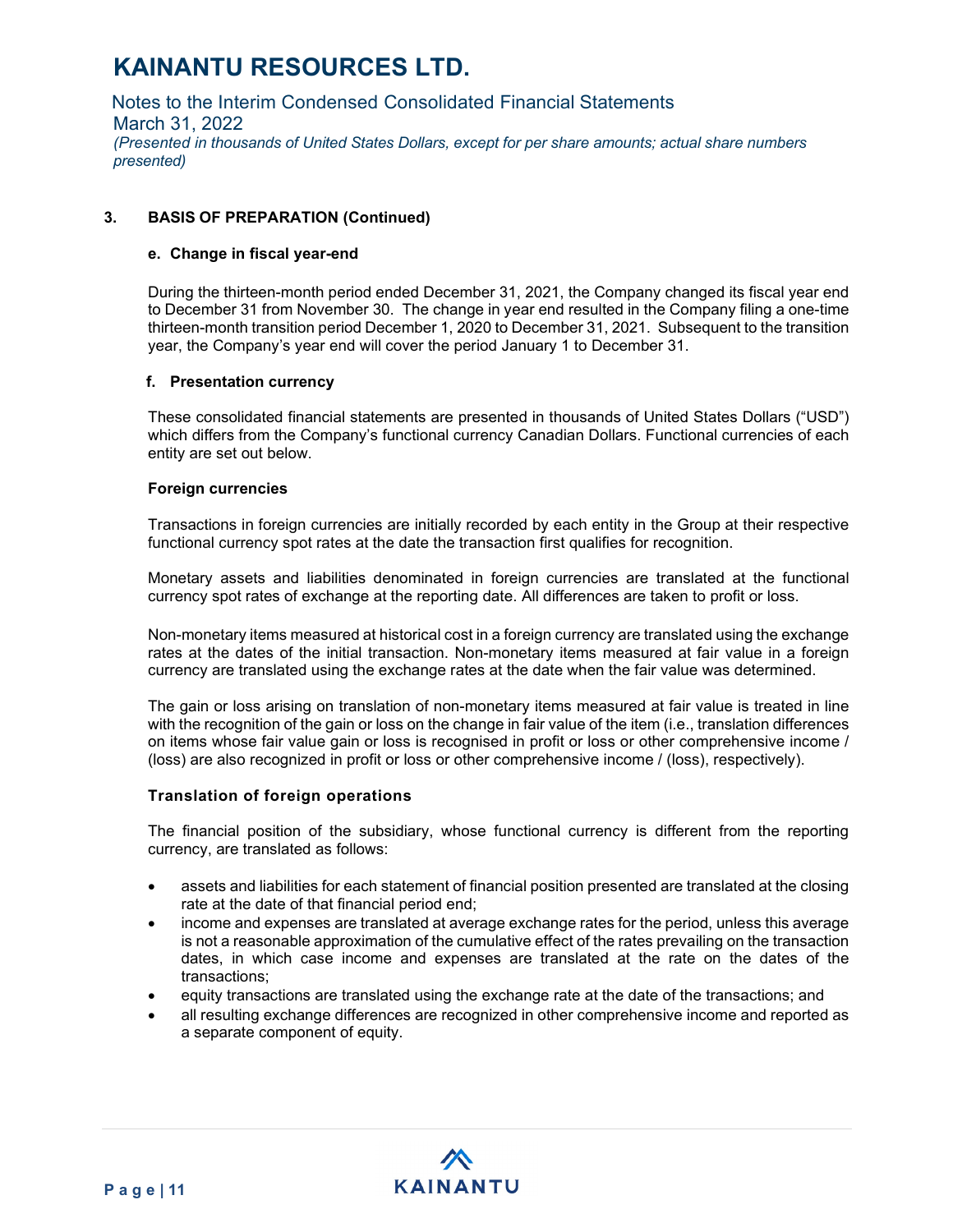Notes to the Interim Condensed Consolidated Financial Statements March 31, 2022 *(Presented in thousands of United States Dollars, except for per share amounts; actual share numbers presented)*

#### **3. BASIS OF PREPARATION (Continued)**

#### **g. Basis of consolidation**

The consolidated financial statements comprise the financial statements of the Company and its subsidiary. Control is achieved when the Group is exposed, or has rights, to variable returns from its involvement with the investee and has the ability to affect those returns through its power over the investee.

Consolidation of a subsidiary begins when the Company obtains control over the subsidiary and ceases when the Company loses control of the subsidiary. All intra-group assets and liabilities, revenues, expenses and cash flows relating to intra-group transactions are eliminated.

| <b>Entity</b>              | Ownership<br>% | Country of<br>incorporation | Nature /<br><b>Activities</b> | <b>Functional</b><br><b>Currency</b> |
|----------------------------|----------------|-----------------------------|-------------------------------|--------------------------------------|
| Kainantu Resources Ltd     | $\blacksquare$ | Canada                      | Parent company                | CAD                                  |
| Kainantu Resources Pte Ltd | 100%           | Singapore                   | Holding company               | SGD                                  |
| Kainantu Resources Limited | 100%           | Papua New Guinea            | Mineral exploration           | <b>USD</b>                           |

#### **4. RECEIVABLES**

|                                | March 31,<br>2022 | December 31,<br>2021 |
|--------------------------------|-------------------|----------------------|
| Deposits and other receivables | 268               |                      |
|                                | 268               | 204                  |

Receivables include security deposits pertaining to exploration licenses and certain refundable deposits in relation to the acquisition of Niuminco and the Kili Teke project (Note 9). Receivables include nontrade receivables and \$107 from related parties (Note 8).

#### **5. PROPERTY AND EQUIPMENT**

| Cost                            | <b>Office</b><br><b>Equipment</b> | <b>Machinery &amp;</b><br><b>Equipment</b> | <b>Motor</b><br><b>Vehicles</b> | <b>Construction</b><br>in Progress | Total<br>\$ |
|---------------------------------|-----------------------------------|--------------------------------------------|---------------------------------|------------------------------------|-------------|
| <b>November 30, 2020</b>        | 11                                | 6                                          | 91                              | 370                                | 478         |
| Additions                       | 6                                 | 71                                         |                                 |                                    | 77          |
| <b>Disposals</b>                |                                   |                                            |                                 | (101)                              | (101)       |
| December 31, 2021               | 17                                | 77                                         | 91                              | 269                                | 454         |
| Additions                       | 2                                 | 9                                          |                                 |                                    | 11          |
| December 31, 2021               | 19                                | 86                                         | 91                              | 269                                | 465         |
| <b>Accumulated Depreciation</b> |                                   |                                            |                                 |                                    |             |
| <b>November 30, 2020</b>        |                                   |                                            | 15                              |                                    | 17          |
| Depreciation                    | 4                                 | 6                                          | 33                              |                                    | 43          |
| <b>December 31, 2021</b>        | 5                                 |                                            | 48                              |                                    | 60          |
| Depreciation                    |                                   | 5                                          |                                 |                                    | 13          |
| December 31, 2021               | b                                 | 12                                         | 57                              |                                    | 73          |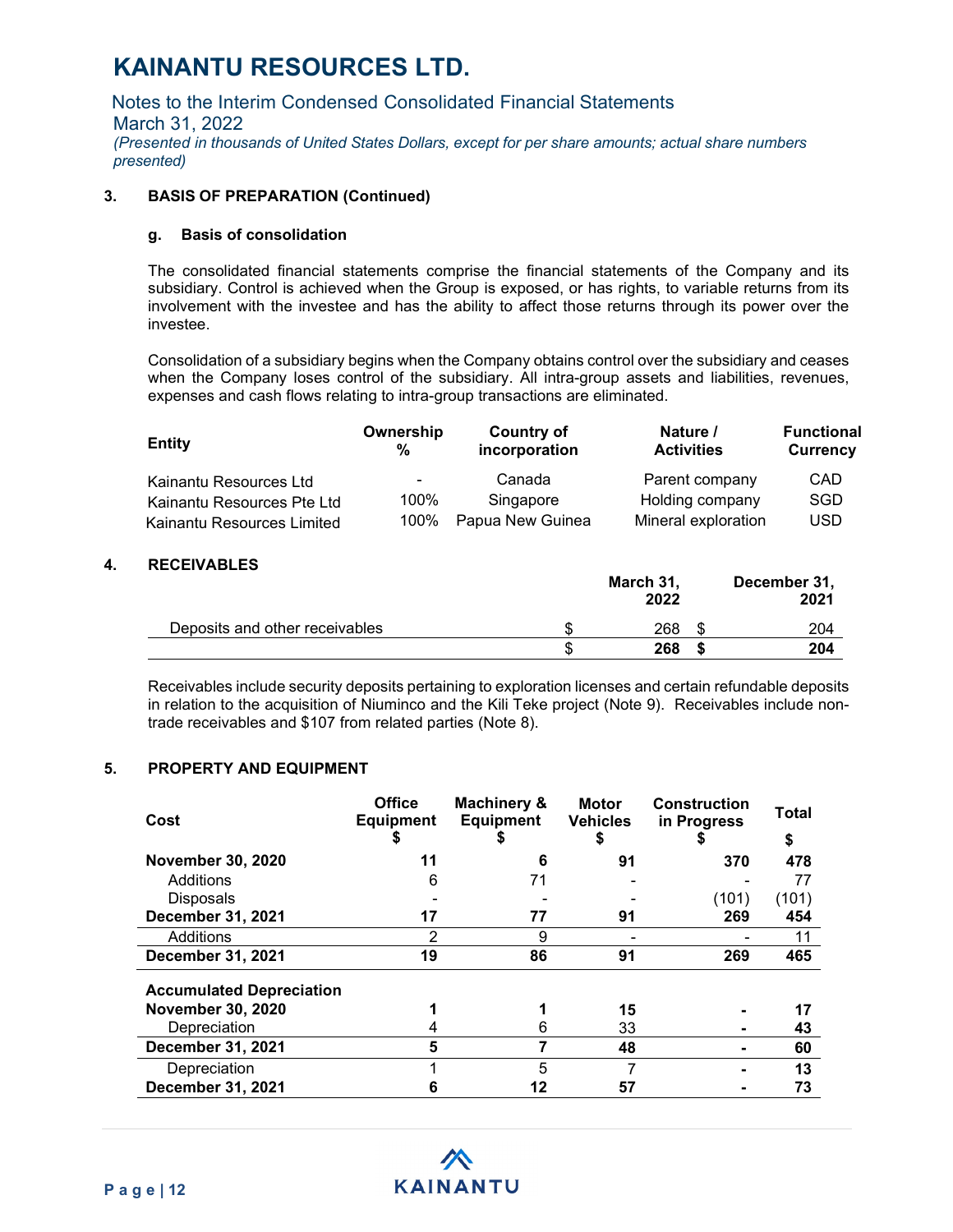Notes to the Interim Condensed Consolidated Financial Statements March 31, 2022 *(Presented in thousands of United States Dollars, except for per share amounts; actual share numbers presented)*

### **5. PROPERTY AND EQUIPMENT (Continued)**

| <b>Net Book Value</b>    |    |    |    |     |     |
|--------------------------|----|----|----|-----|-----|
| <b>December 31, 2021</b> | 12 | 70 | 43 | 269 | 394 |
| <b>March 31, 2022</b>    | 13 | 71 | 36 | 269 | 392 |

Depreciation is capitalized to exploration and evaluation assets. During the period ended December 31, 2021 part of Construction in Progress was disposed for the original purchase price.

### **6. EXPLORATION AND EVALUATION ASSETS**

Title to exploration and evaluation assets involves certain inherent risks due to the difficulties of determining the validity of certain claims as well as the potential for problems arising from the frequently ambiguous conveyancing history characteristic of many exploration and evaluation assets. The Group has investigated title to all of its exploration and evaluation assets and, to the best of its knowledge, title to all of its assets are in good standing.

|                          | <b>Acquisition Cost</b> | <b>Additions</b> | Impairment               | <b>Total</b> |
|--------------------------|-------------------------|------------------|--------------------------|--------------|
| <b>November 30, 2020</b> | 2,331                   | 381              |                          | 2,712        |
| Kainantu                 | $\blacksquare$          | 1.453            |                          | 1,453        |
| May River                | $\blacksquare$          |                  |                          |              |
| December 31, 2021        | 2,331                   | 1,835            | $\blacksquare$           | 4,166        |
| Kainantu                 |                         | 715              |                          | 715          |
| May River                | $\blacksquare$          |                  | -                        |              |
| December 31, 2021        | 2,331                   | 2,550            | $\overline{\phantom{0}}$ | 4,881        |

Additions included \$13 of capitalized depreciation (2021 - \$42).

### **7. SHARE CAPITAL**

The Company is authorized to issue unlimited common shares without a par value.

As at March 31, 2022, 7,270,362 common shares are held in escrow.

On January 4, 2022 the first tranche of a private placement including CAD \$216 received for share subscriptions in advance was completed. The Company issued 9,268,825 common shares and 9,268,825 share purchase warrants for total proceeds of CAD \$1.7 million. Each warrant entitles the holder to acquire a common share of the Company at an exercise price of CAD \$0.36 per common share until January 4, 2025.

The Company issued 533,798 warrants with a value of \$75 to certain finders. Each warrant entitles the holder to acquire a common share of the Company at an exercise price of CAD \$0.36 per common share until January 4, 2025.

The second tranche of the private placement was completed on January 21, 2022 with the Company issuing a further 6,118,667 common shares and 6,118,667 share purchase warrants for total proceeds of CAD \$1.1 million. Each warrant entitles the holder to acquire a common share of the Company at an exercise price of CAD \$0.36 per common share until January 21, 2025.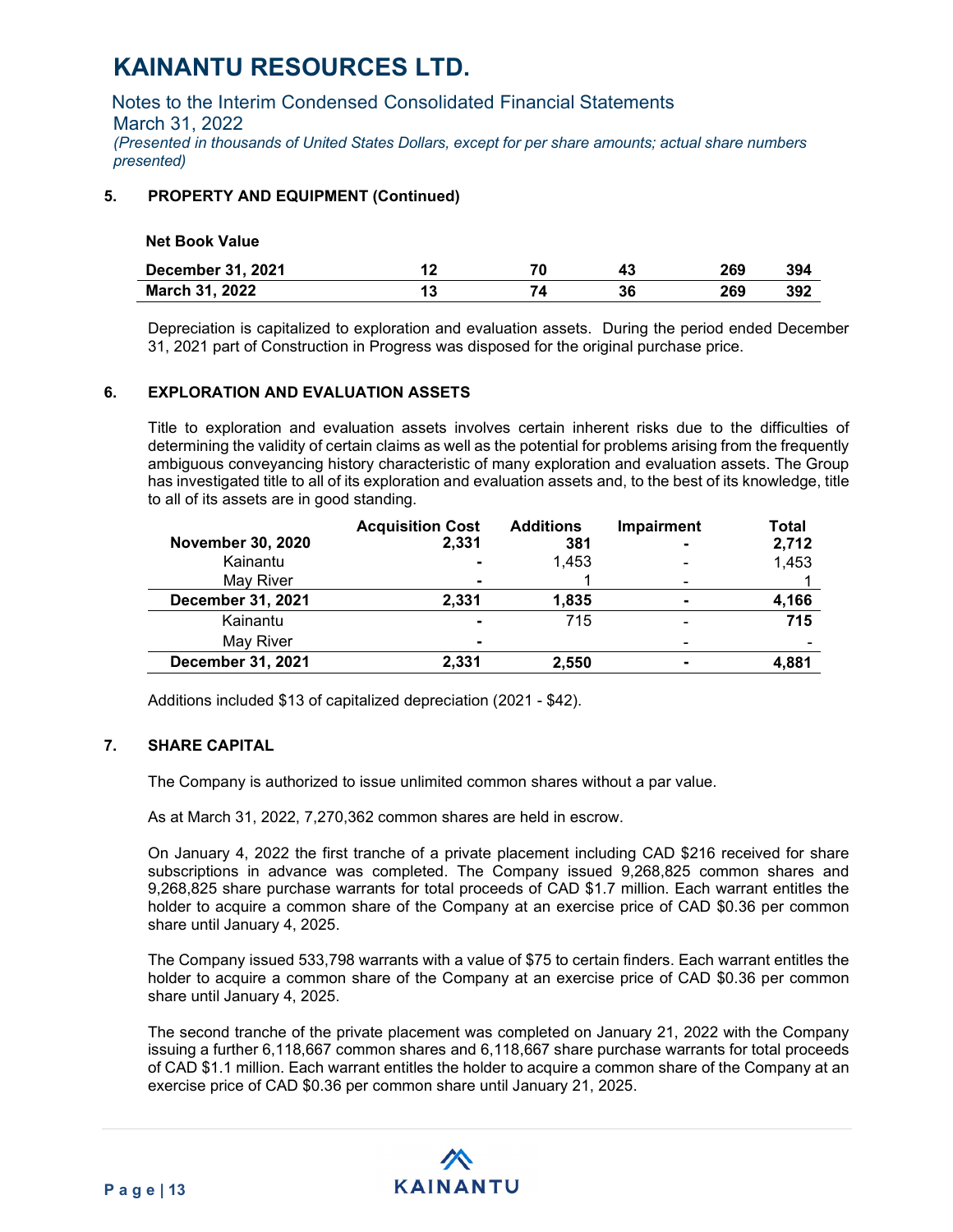Notes to the Interim Condensed Consolidated Financial Statements

March 31, 2022

*(Presented in thousands of United States Dollars, except for per share amounts; actual share numbers presented)*

### **7. SHARE CAPITAL (Continued)**

The Company also issued 327,120 warrants with a value of \$47 to certain finders. Each warrant entitles the holder to acquire a common share of the Company at an exercise price of CAD \$0.36 per common share until January 21, 2025.

During the prior period, on December 2, 2020 the Company issued 20,500,000 common shares and 10,250,000 share purchase warrants for total proceeds of CAD \$1.7 million. Each warrant entitles the holder to acquire a common share of the Company at an exercise price of CAD \$0.40 per common share until December 3, 2023.

In addition, the Company will issue 5,000,000 common shares to the founding holders of Kainantu, pro rata in accordance with their holdings of Kainantu Shares, as additional consideration at such time as the Company has established and completed a technical report in compliance with NI 43-101 supporting an inferred resource (as such term is defined in NI 43-101).

The Company also issued:

- 572,400 common shares and 286,200 attaching warrants to certain finders, each warrant entitles the holder to acquire a common share of the Company at an exercise price of CAD \$0.40 per common share until December 3, 2023;
- 437,000 warrants with a value of \$33 to certain finders, each warrant entitles the holder to acquire a common share of the Company at an exercise price of CAD \$0.20 per common share until December 3, 2023;
- 763,700 warrants with a value of \$57 to certain finders, each warrant entitles the holder to acquire a common share of the Company at an exercise price of CAD \$0.20 per common share until December 3, 2023; and
- 490,000 warrants with a value of \$24 as a corporate finance fee, each warrant entitles the holder to acquire a common share of the Company at an exercise price of CAD \$0.40 per common share until December 3, 2023.

The Company employed the Black-Scholes option-pricing model to value the warrants, with the warrants issued in the 3 months ended March 31, 2022 using the following assumptions:

|                                                        | <b>Finders</b><br>warrants $-$<br>Tranche 1 | <b>Finders</b><br>warrants $-$<br>Tranche 2 |
|--------------------------------------------------------|---------------------------------------------|---------------------------------------------|
| <b>Assumptions:</b>                                    |                                             |                                             |
| Risk-free interest rate                                | 1.10%                                       | 1.42%                                       |
| Expected life of options                               | 3 years                                     | 3 years                                     |
| Expected volatility (based on comparable<br>companies) | 96%                                         | 96%                                         |
| Dividend yield                                         | Nil                                         | Nil                                         |
| Forfeiture rate                                        | $0.0\%$                                     | $0.0\%$                                     |
| Exercise price                                         | CAD \$0.36                                  | CAD \$0.36                                  |
| Share price on grant date                              | CAD \$0.17                                  | CAD \$0.18                                  |
| Fair value per option granted                          | <b>CAD \$0.08</b>                           | <b>CAD \$0.08</b>                           |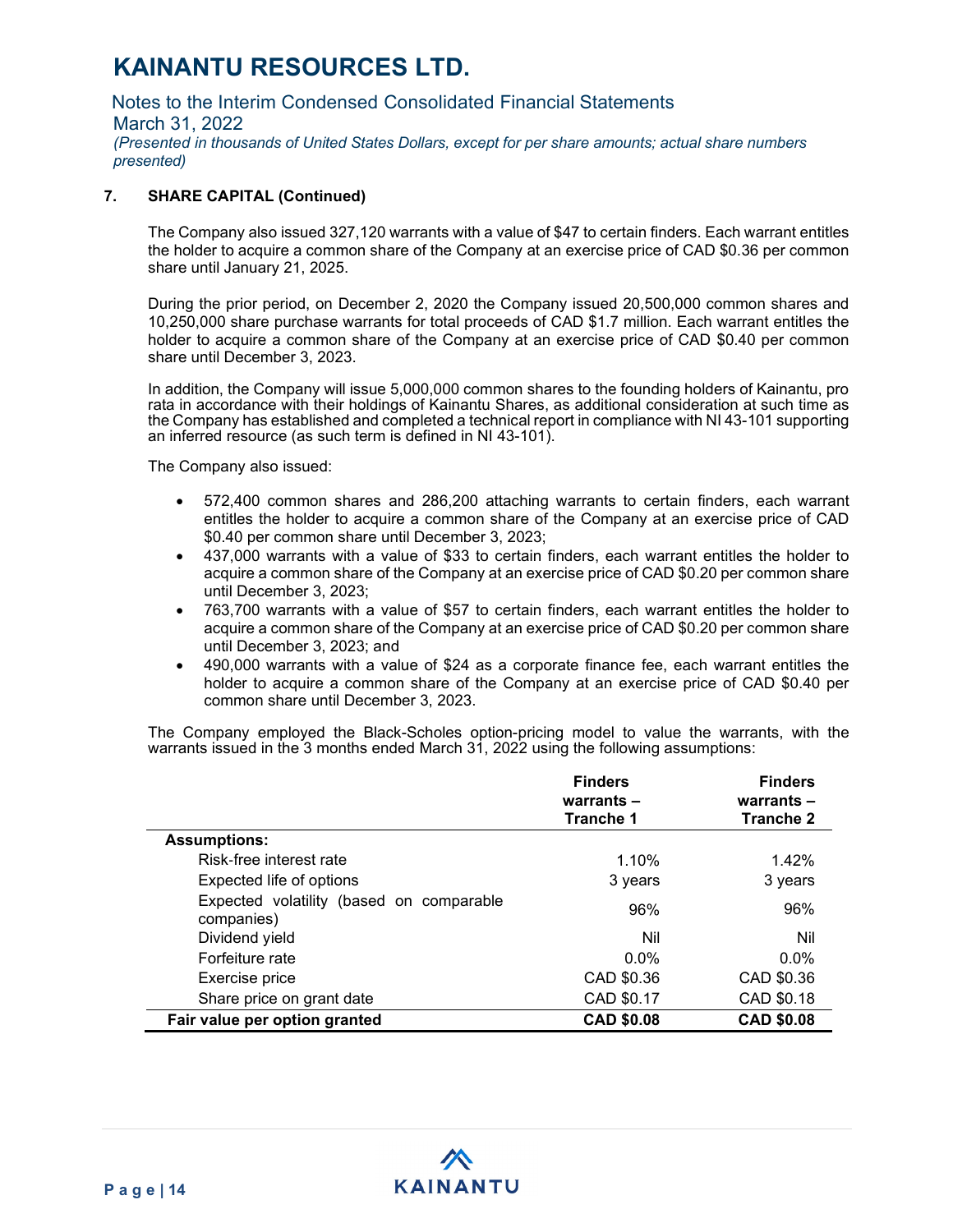Notes to the Interim Condensed Consolidated Financial Statements March 31, 2022 *(Presented in thousands of United States Dollars, except for per share amounts; actual share numbers presented)*

#### **7. SHARE CAPITAL (Continued)**

#### **Share purchase warrants**

Details of the status of the share purchase warrants are as follows:

|                                  | 2022       |                       | 2021       |                       |
|----------------------------------|------------|-----------------------|------------|-----------------------|
|                                  | Number of  | Weighted              | Number of  | Weighted              |
|                                  | Warrants   | Average               | Warrants   | Average               |
|                                  |            | <b>Exercise Price</b> |            | <b>Exercise Price</b> |
|                                  |            | CAD <sub>\$</sub>     |            | CAD \$                |
| Outstanding, beginning of period | 12,226,900 | 0.38                  | 100,000    | 0.10                  |
| Granted                          |            | -                     | 10,250,000 | 0.40                  |
| Granted                          |            |                       | 1,200,700  | 0.20                  |
| Granted                          |            |                       | 286,200    | 0.40                  |
| Granted                          |            |                       | 490,000    | 0.40                  |
| Exercised                        |            |                       | (100,000)  | 0.10                  |
| Granted                          | 15,387,492 | 0.36                  |            |                       |
| Granted                          | 860,918    | 0.36                  |            |                       |
|                                  |            |                       |            |                       |
| Outstanding, end of period       | 28,475,310 | 0.37                  | 12.226.900 | 0.38                  |

The following share purchase warrants were outstanding and exercisable as at March 31, 2021:

| <b>Expiry Date</b>               | Exercise<br>Price | Number of<br>Warrants | Remaining<br>Contractual<br>Life (Years) |
|----------------------------------|-------------------|-----------------------|------------------------------------------|
| December 3, 2023                 | CAD \$0.40        | 10,536,200            | 1.68                                     |
| December 3, 2023                 | CAD \$0.20        | 1,200,700             | 1.68                                     |
| December 3, 2023                 | CAD \$0.40        | 490,000               | 1.68                                     |
| January 4, 2025                  | CAD \$0.36        | 9,268,825             | 2.77                                     |
| January 4, 2025                  | CAD \$0.36        | 533,798               | 2.81                                     |
| January 21, 2025                 | CAD \$0.36        | 6,118,667             | 2.77                                     |
| January 21, 2025                 | CAD \$0.36        | 327,120               | 2.81                                     |
| Total                            |                   | 28,475,310            |                                          |
| Weighted average years to expiry |                   |                       | 2.31                                     |

#### **Stock option plan**

The Company currently Employee Stock Option Plan approved by shareholders which allows options up to a maximum of 10% of the issued and outstanding common shares. During the three months ended March 31, 2022, the Board of Directors approved the grant of 770,000 stock options to certain officers.

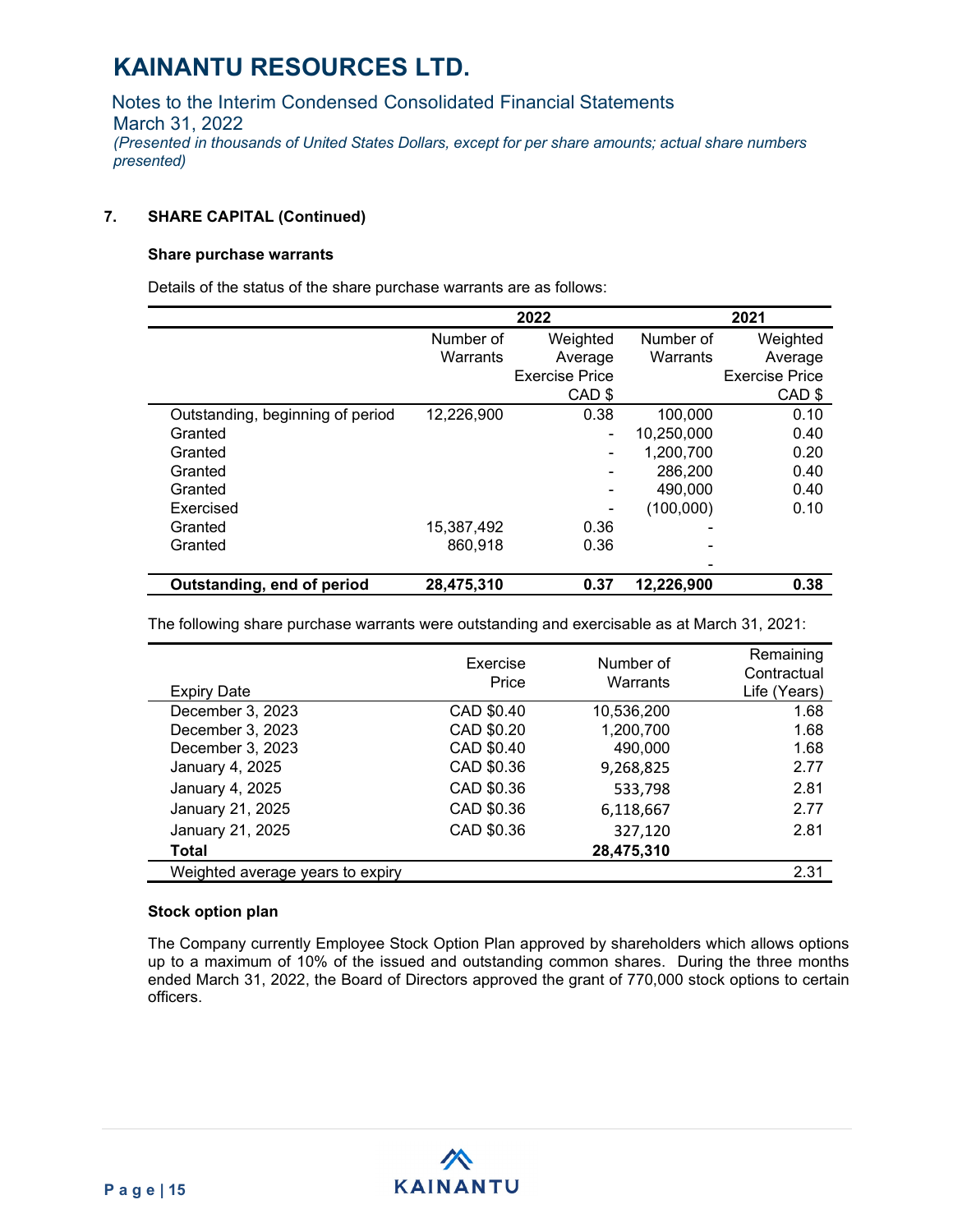Notes to the Interim Condensed Consolidated Financial Statements March 31, 2022 *(Presented in thousands of United States Dollars, except for per share amounts; actual share numbers presented)*

### **7. SHARE CAPITAL (Continued)**

The continuity of stock options is as follows:

|                                  | 2022      |                          | 2021       |                       |
|----------------------------------|-----------|--------------------------|------------|-----------------------|
|                                  | Number of | Weighted                 | Number of  | Weighted              |
|                                  | Options   | Average                  | Options    | Average               |
|                                  |           | <b>Exercise Price</b>    |            | <b>Exercise Price</b> |
|                                  |           | CAD \$                   |            | CAD \$                |
| Balance, beginning of the period | 4,521,667 | 0.20                     | 400,000    | 0.10                  |
| Granted                          | 770,000   | 0.19                     | 4,255,000  | 0.21                  |
| Exercised                        | -         | $\overline{\phantom{a}}$ | (133, 333) | (0.10)                |
| Balance, end of the period       | 5,291,667 | 0.20                     | 4,521,667  | 0.20                  |

The following stock options were outstanding and exercisable as at March 31, 2022:

| <b>Expiry Date</b>               | Exercise<br>Price | Number of<br>Options | Remaining<br><b>Contractual Life</b><br>(Years) |
|----------------------------------|-------------------|----------------------|-------------------------------------------------|
| March 14, 2024                   | CAD \$0.10        | 266,667              | 1.96                                            |
| December 23, 2025                | CAD \$0.21        | 4,105,000            | 3.73                                            |
| August 9, 2026                   | CAD \$0.21        | 150,000              | 4.36                                            |
| January 31,2025                  | CAD \$0.19        | 50,000               | 2.84                                            |
| January 31,2026                  | CAD \$0.19        | 360,000              | 3.84                                            |
| January 31,2027                  | CAD \$0.19        | 360,000              | 4.84                                            |
| Total                            |                   | 5,291,667            |                                                 |
| Number of exercisable options    |                   | 3,103,334            |                                                 |
| Weighted average years to expiry |                   |                      | 3.69                                            |

The Company recorded \$4 (2021 - \$596) in share-based compensation related to the vested stock options. The Company employed the Black-Scholes option-pricing model using the following assumptions:

|                                                     | <b>January 31, 2022</b> |
|-----------------------------------------------------|-------------------------|
| <b>Assumptions:</b>                                 |                         |
| Risk-free interest rate                             | 1.42%                   |
| Expected life of options                            | 3 years                 |
| Expected volatility (based on comparable companies) | 96%                     |
| Dividend yield                                      | Nil                     |
| Forfeiture rate                                     | $0.0\%$                 |
| Exercise price                                      | CAD \$0.19              |
| Share price on grant date                           | CAD \$0.19              |
| Fair value per option granted                       | <b>CAD \$0.11</b>       |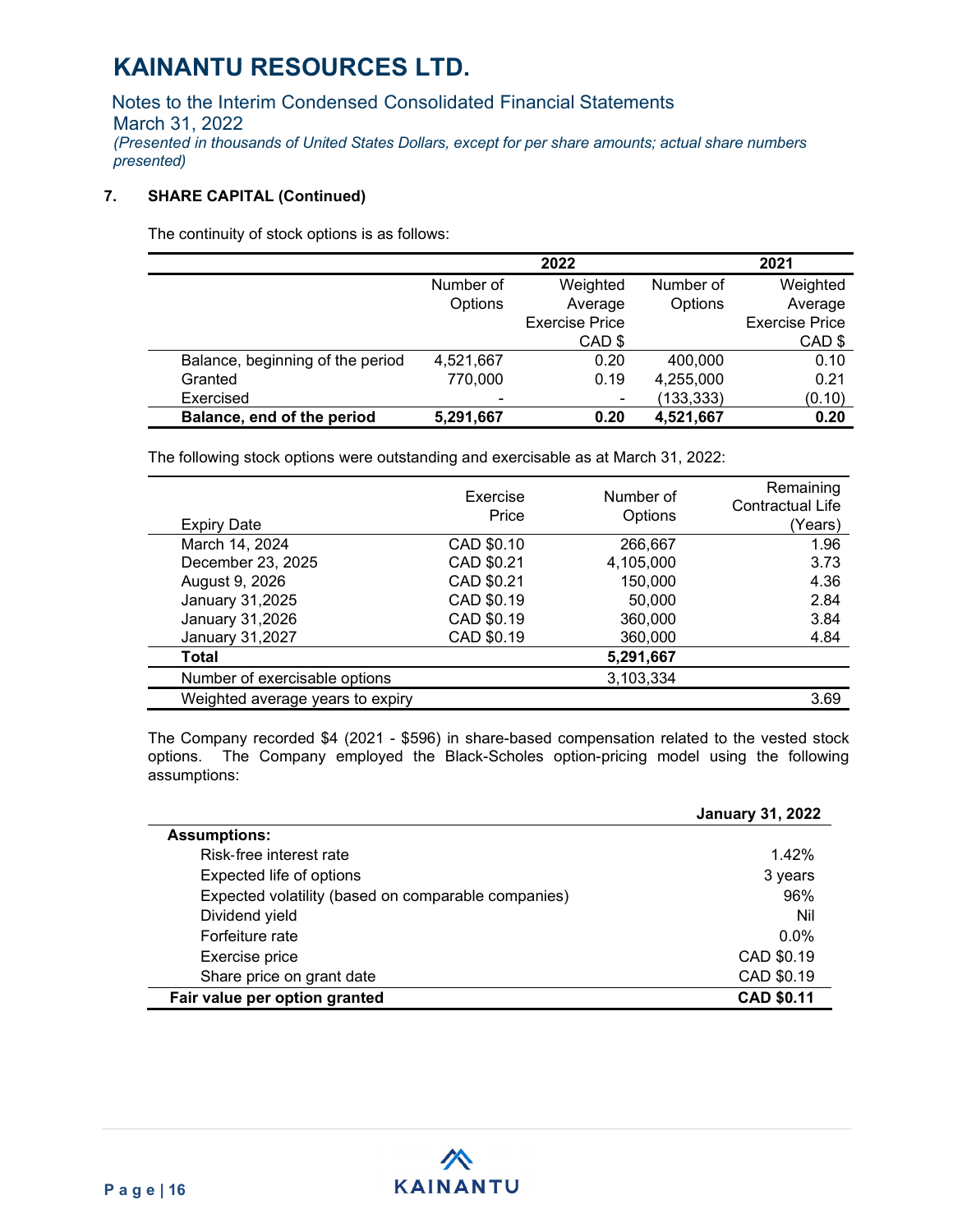Notes to the Interim Condensed Consolidated Financial Statements March 31, 2022 *(Presented in thousands of United States Dollars, except for per share amounts; actual share numbers presented)*

### **8. RELATED PARTY TRANSACTIONS**

#### **Transactions**

The Company's related parties consist of entities where the executive officers and directors of the Company are principals. Their position in these entities results in their having control or significant influence over the financial or operating policies of these entities.

#### **Axis Metals and Mining Pte. Ltd.**

The Company has a consulting agreement with its CEO for a monthly consulting fee of SGD \$13,233 per month (amended January 1, 2022) through Axis Metals and Mining Pte. Ltd. ("Axis"). In addition to the fee a monthly expense allowance of SGD \$600 is payable. During the quarter ended March 31, 2022, the Company incurred \$29 in consulting fees (2021 – \$18) to Axis with \$15 directly attributable to the exploration programs capitalised to exploration and evaluation assets.

#### **South Street Pte. Ltd.**

The Company has a consulting agreement with its CFO for monthly management fee of SGD \$18,000 per month through South Street Pte. Ltd. ("South Street"). During the quarter ended March 31, 2022, the Company incurred \$40 in consulting fees (2021 – \$13) to South Street with \$10 directly attributable to the exploration programs capitalised to exploration and evaluation assets.

#### **Asia Pacific Energy Ventures Pte. Ltd. ("APEV") and Pacific Energy Consulting Limited ("PEC")**

As at March 31, 2022, \$107 is due from APEV and PEC which are related by way of common director for recharged expenses to be reimbursed under a shared services agreement.

In the quarter ended March 31, 2021 the Group incurred expenses through fees charged under the shared services agreement totalling \$19 (2021 - \$34) for office space, administrative and provision of other support services provided by APEV and PEC. The agreement and expenses are incurred on arms length terms; and have been approved by the independent directors of the Company.

#### **Key Management Compensation**

Key management personnel include those persons having authority and responsibility for planning, directing and controlling the activities of the Group as a whole. The Group has determined that key management personnel consist of executive and non-executive members of the Board of Directors and corporate officers.

Key management personnel compensation comprised share‐based compensation related to the fair value of the stock options granted to these key management personal and its recognition in these consolidated financial statements on a graded vesting basis. During the quarter ended March 31, 2022, share-based compensation for the key management personnel amounted to \$4 (2021 - \$230).

For the quarter ended March 31, 2022, Director remuneration totalled \$21 (2021 - \$21).